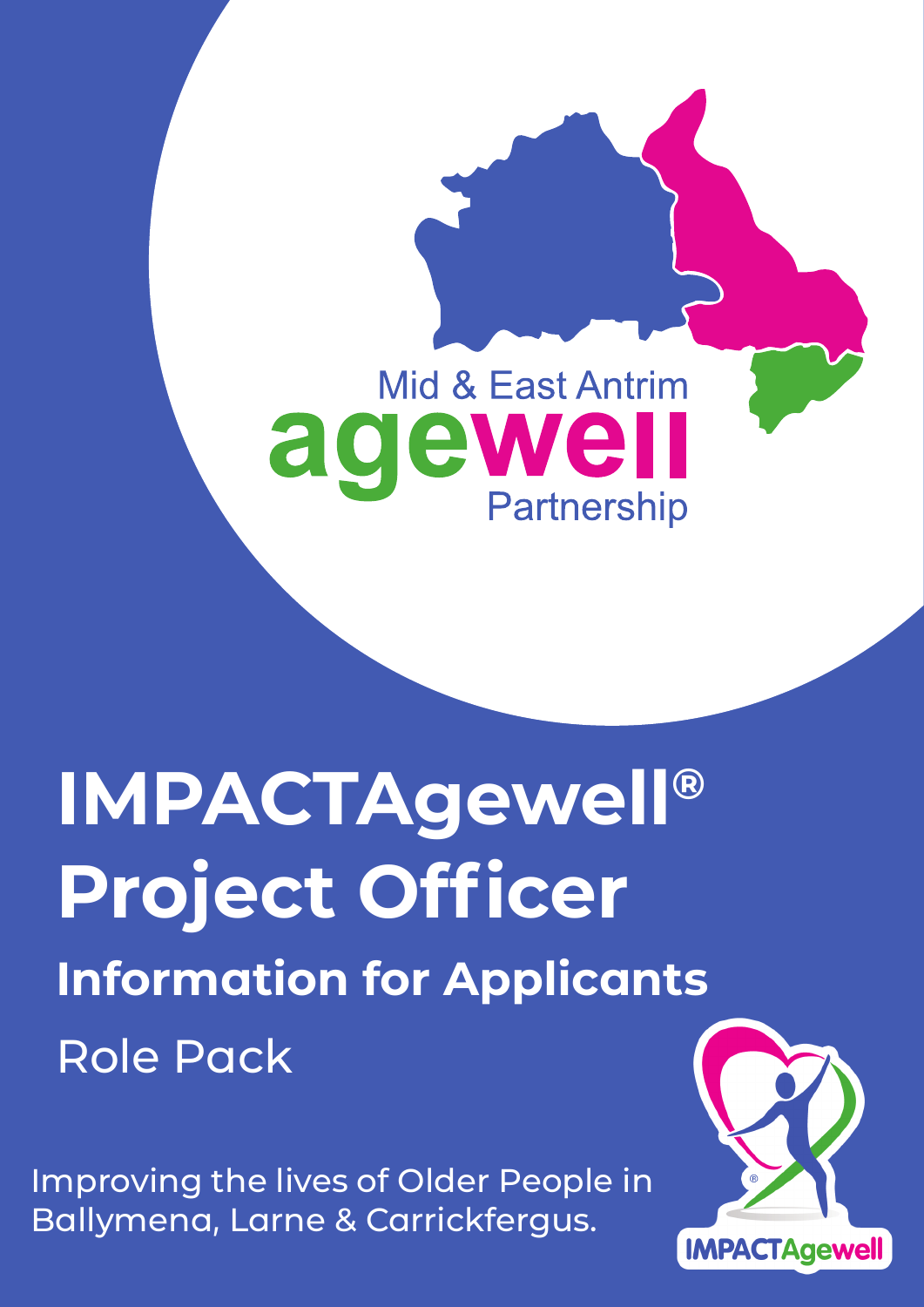| <b>About MEAAP</b>             | 3 |
|--------------------------------|---|
| <b>Our Programmes</b>          | 4 |
| Our Work & Impact              | 5 |
| <b>Job Description</b>         | 6 |
| <b>Person Specification</b>    | 8 |
| <b>The Recruitment Process</b> | 9 |
| <b>Privacy Notice</b>          |   |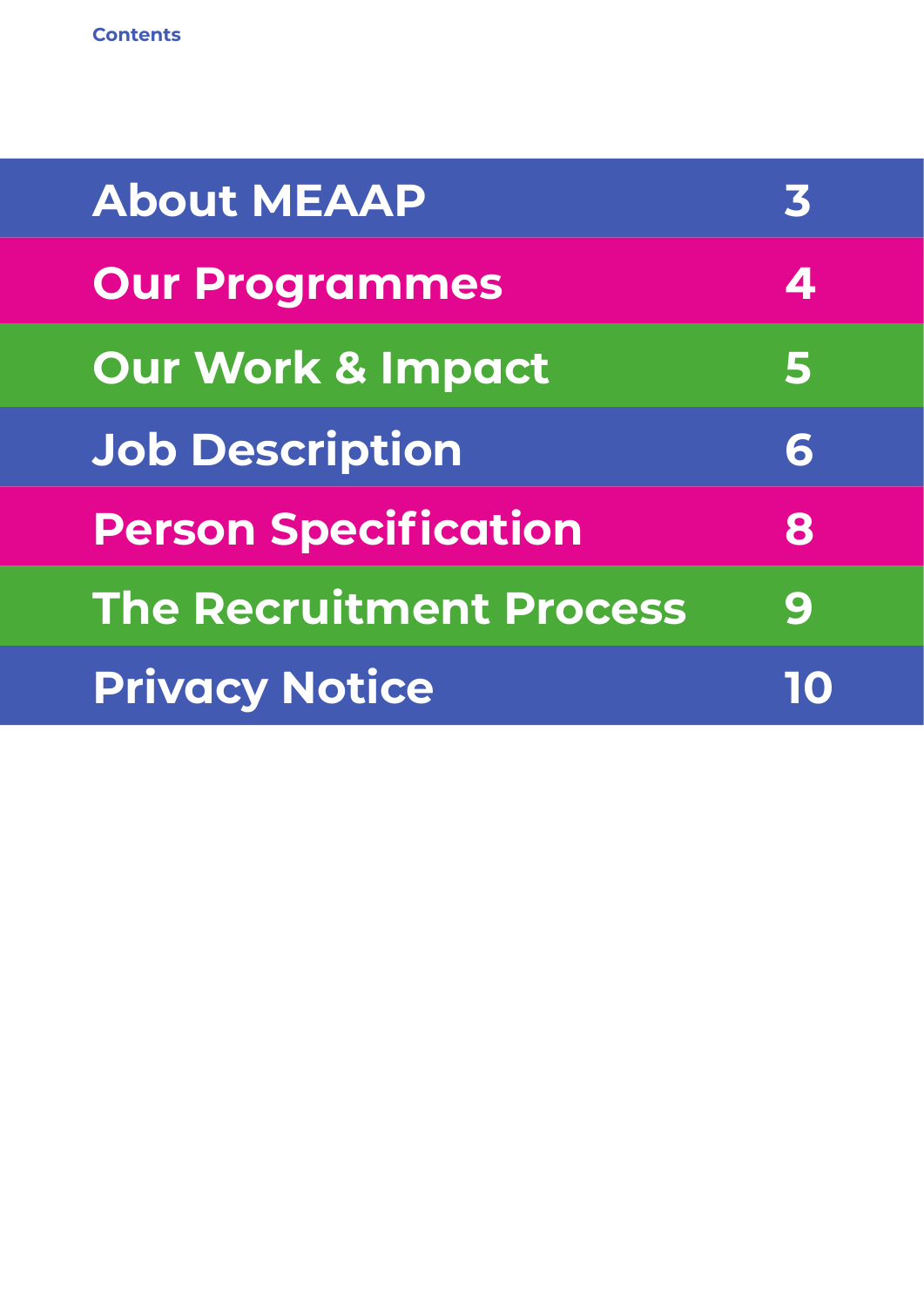# **Who are we?**

**Mid & East Antrim Agewell Partnership (MEAAP)** is an inter-agency based partnership aimed at improving the lives of Older People aged 50 years and over, living in the areas of Ballymena, Larne & Carrickfergus.

In July 2013 MEAAP successfully secured funding from The Big Lottery Fund to launch our first flagship project, 'Ageing Well and Reaching Out'. Since then, the charity has grown in strength and now supports a membership of over 120 community groups as well as individual Older People from all over Mid & East Antrim through a variety of health and wellbeing services and initiatives.

#### **Our Vision**

MEAAP's vision is for "Mid & East Antrim to be a place where everyone can actively 'agewell' together, being involved, heard and valued".

MEAAP listen to Older People's lived experience to pursue opportunities that will improve health and wellbeing for the ageing population in our community now, and in the future.

# **What is IMPACTAgewell®?**

IMPACTAgewell® is a innovative model of community led integrated care which uses an asset based community development approach based on the social determinants of health. IMPACTAgewell® has grown from working with six GP Practices in 2017 to a partnership of 19 in 2021 with plans for more scale and spread in 2022.

The IMPACTAgewell® Officer works with IMPACTAgewell® locality hub teams including General Practitioners, Community Pharmacy and Northern Health & Social Care Trust Staff to provide empathetic and sensitive emotional support to older people with long term health conditions via a personalised health and wellbeing action plan when appropriate. We will connect them to internal and external services, supporting independence and improving quality of life.

# **Looking Towards the Future**

As we continue to expand our services across the Mid & East Antrim area, we are looking for talented and passionate individuals to join our team. We are delighted to present this pack, and now invite applicants to apply for the following position: *IMPACTAgewell® Project Officer*.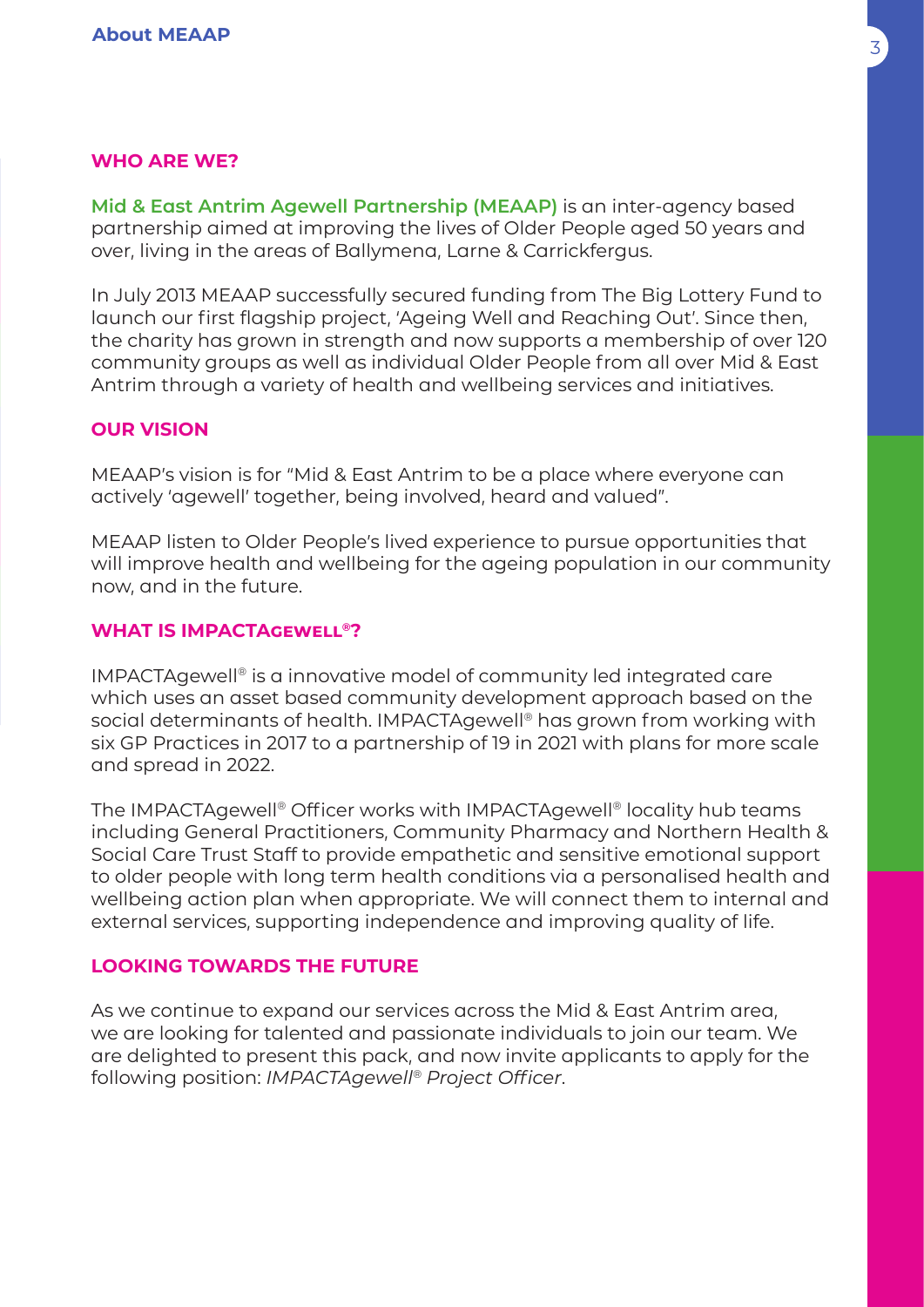#### **Our Programmes**

**MEAAP** run a range of projects including;





#### **IMPACTAgewell®,**

IMPACTAgewell® is our innovative, community led, social prescribing programme which has been developed and delivered by a wide range of healthcare practitioners including GPs, Community Pharmacists, Social Work teams and Commissioners, thanks to funding from The Dunhill Medical Trust and The Health & Social Care Board.

#### **Community Navigator Service**



**IMPACTAgewell** 

We partner with Age NI to deliver the Community Navigator Service which is funded by the Northern Health & Social Care ommunity Trust (NHSCT). This service allows us to work much closer with the NHSCT teams, and offer Older People and their families/carers as well as Health Care Professionals and statutory agencies the opportunity to secure information on the wide range of support that is available via the community/ voluntary sector as well as join the dots between agencies.

#### **Health and Wellbeing Projects**



MEAAP also run a variety of small but vital projects relating to the healthcare wellbeing of Older People in our area. These have included; 'Healthy Steps to Ageing' – a Building Community Pharmacy Project designed to support Older People identified as needing support and more recently, in light of the COVID-19 pandemic, we have developed projects which will help Older People gain access and connect to the digital world.

#### **Community Engagement and Support**



As a charity we work extensively with local statutory and voluntary partners in community support. Since the start of the COVID-19pandemic, work in this area has expanded to include emergency response helplines for those shielding, the coordination of volunteers for essential grocery and prescription delivery, meal deliveries to vulnerable people and friendship groups for older people living in their own homes as well as online intergenerational activities for local care home residents.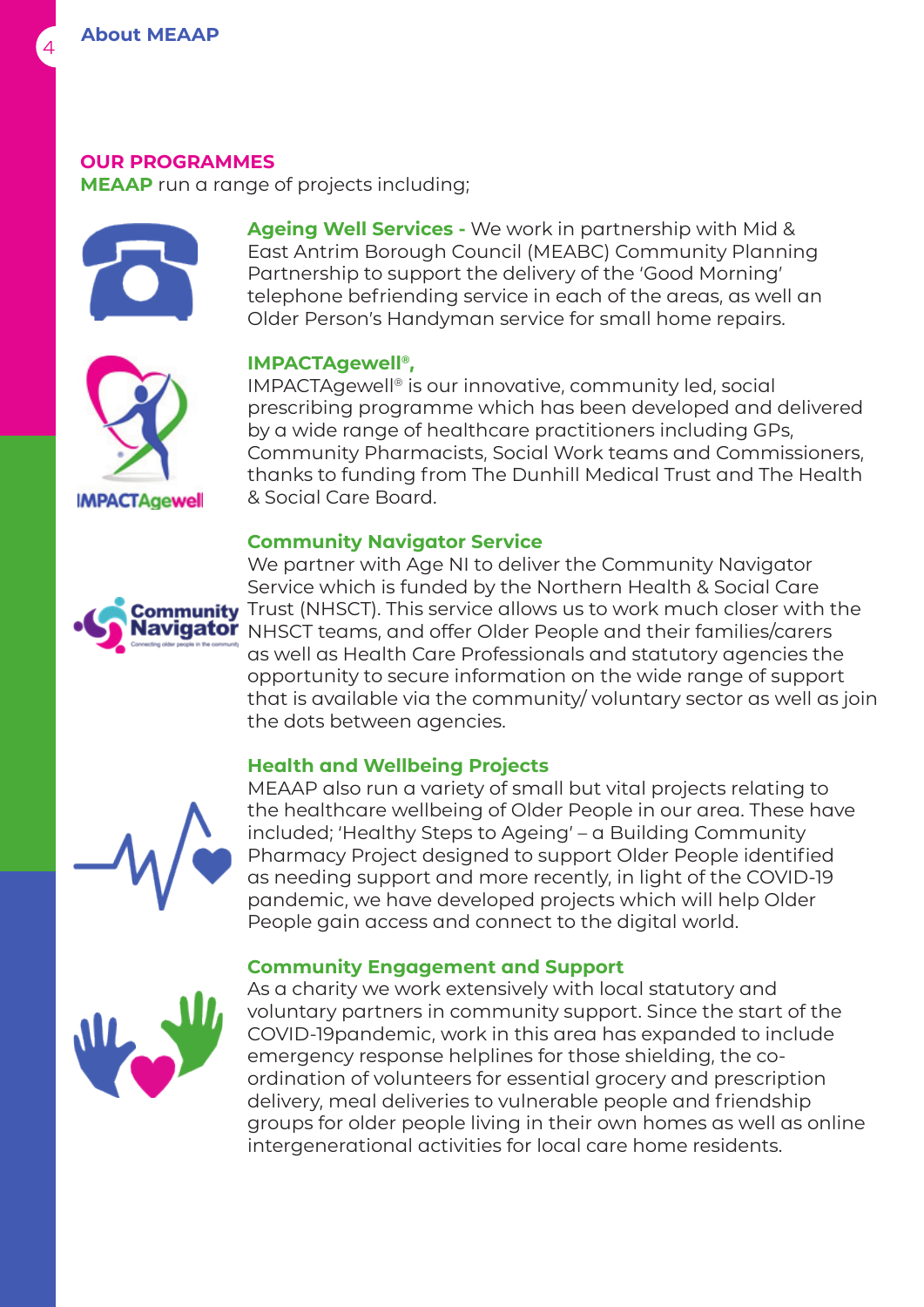#### **Our Work and Impact**

We work to support Older People in our community, engaging with care homes,community groups and directly with members of our community through our services,ensuring the voices and needs of the Older People in our area were upheld and protected.

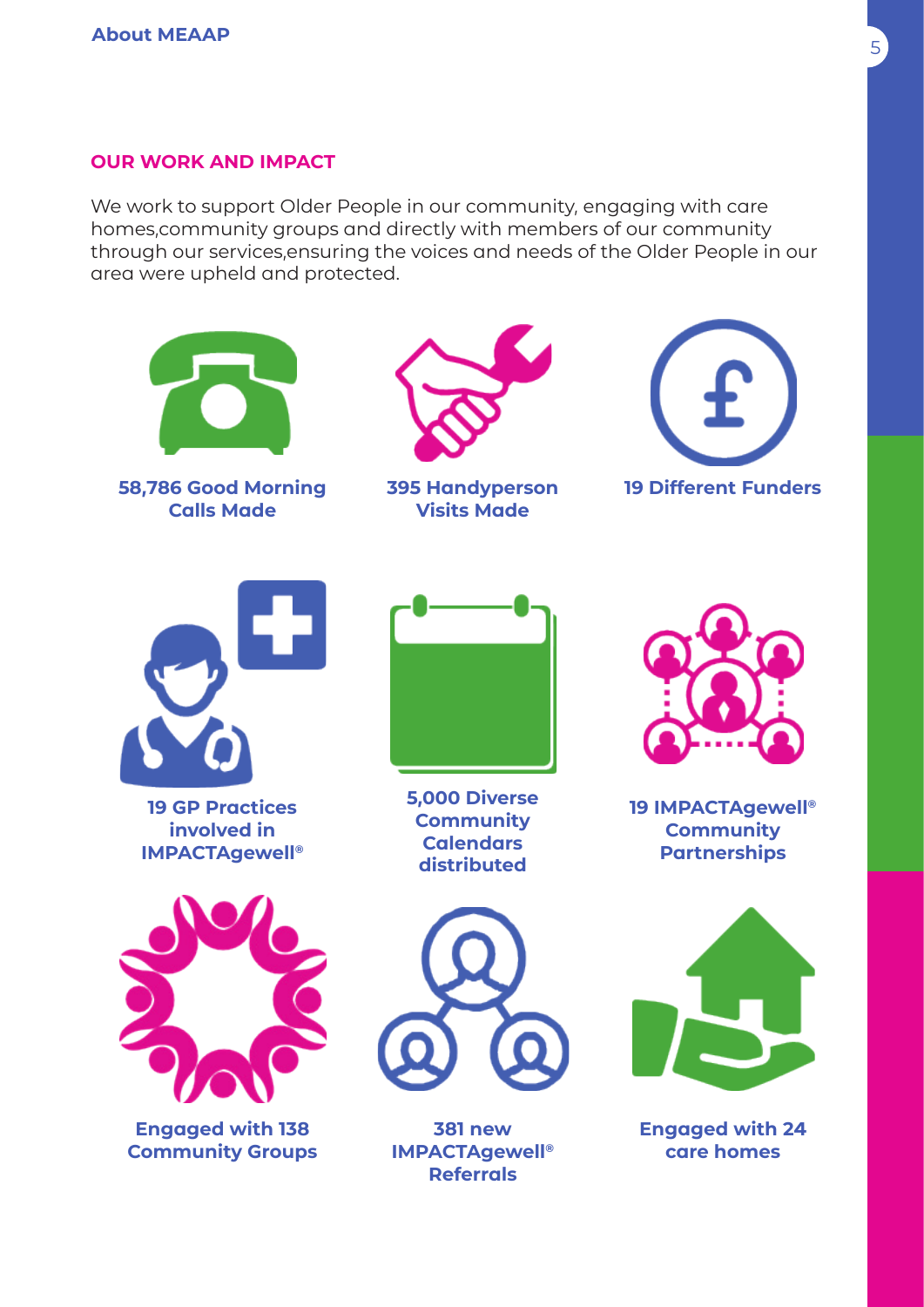#### **IMPACTAgewell® Vision**

Our vision is to improve the quality of life for older people, now and in the future, by providing them with person-centred services that will put their wellbeing and social needs on a par with their medical needs.

#### **IMPACTAgewell® Aims**

#### *"Involving many to prescribe alternative care together."*

The aims of IMPACTAgewell® are to:

- Put older people at the heart of what happens.
- Improve health & wellbeing outcomes that matter most to the older person.
- Build knowledge & diversity within health & social care support.
- Develop and sustain integrated, valued & safe partnerships.
- Reduce cost of health & social care support.

#### **IMPACTAgewell® IMPACT**





**Delivered in Larne,Ballymena and Carrickfergus**



**to date**





**Join the dots**

**Evidence Based**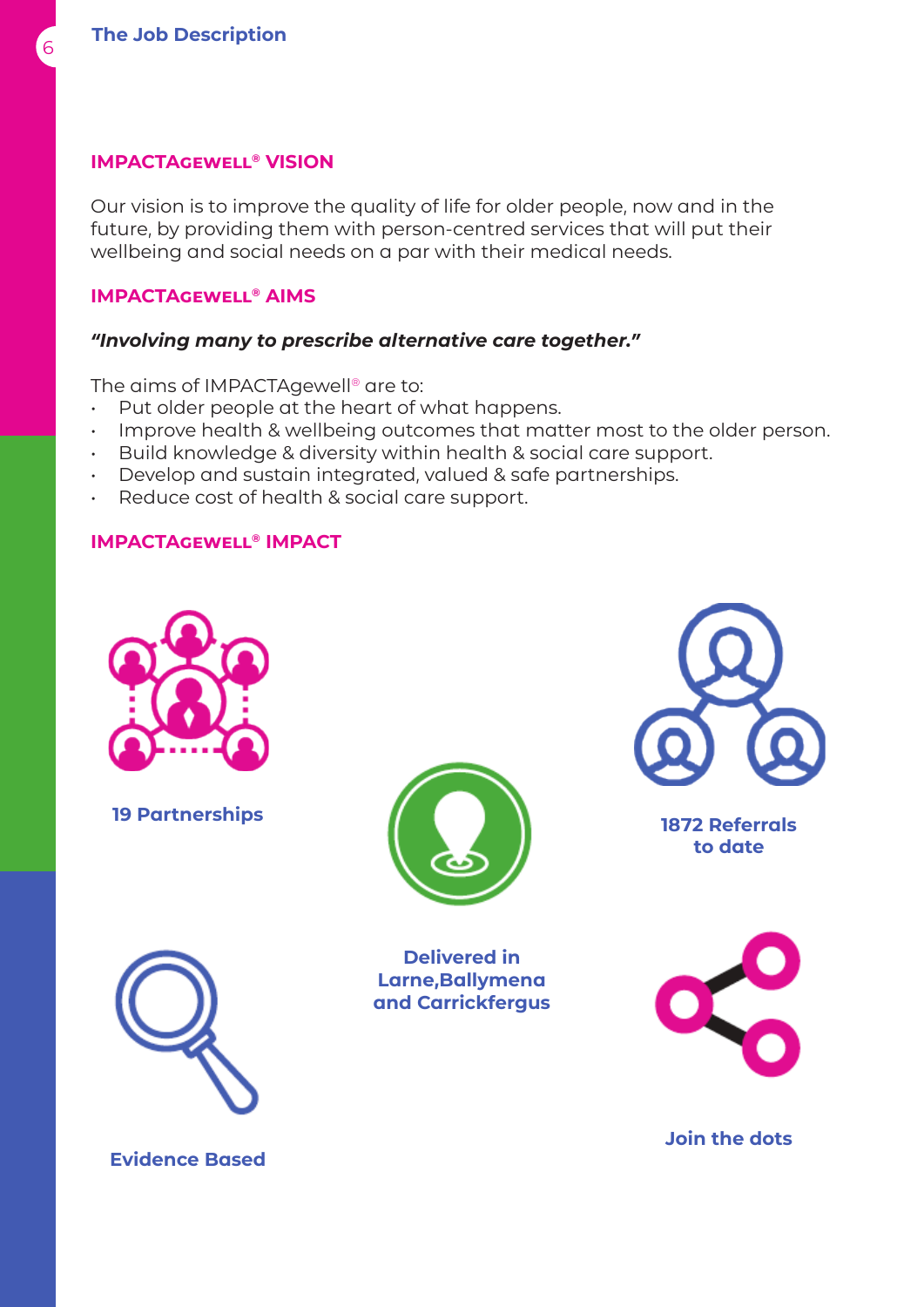# <sup>7</sup> **The Job Description**

# **Mid and East Antrim Agewell Partnership are recruiting for two IMPACTAgewell® Project Officer posts.**

**Post 1** is based in the Carrickfergus Area supporting Carrick GP surgeries with hybrid working with 1 day in Ballymena Office

**Post 2** is based in Ballymena supporting GP surgeries in the Ballymena area with hybrid working

| Job Title           | <b>IMPACTAgewell® Project Officer</b>                 |
|---------------------|-------------------------------------------------------|
| <b>Hours</b>        | 35 hours per week over 5 days                         |
| <b>Salary</b>       | SCP scale point 12 - 16 (£22, 571- £24,432 per annum) |
| <b>Report To</b>    | <b>IMPACTAgewell Team Leader</b>                      |
| <b>Annual Leave</b> | 20 days per year, plus 12 public holidays.            |

#### **What is MEAAP?**

Mid and East Antrim Agewell Partnership is an older people's charity working across Mid and East Antrim. We support people to age well through a variety of community development led projects. This is a small but mighty community and voluntary organisation where our Vision: "To Improve the lives of older people particularly those most vulnerable, in our community using a partnership model involving the community".

We are about listening to other older people and hearing what is important to them. We are an organisation very keen on action – we see opportunities, not obstacles. You will form part of the wider MEAAP team as an IMPACTAgewell® Officer.

#### **What is IMPACTAgewell®?**

IMPACTAgewell® is a innovative model of community led integrated care which uses an asset based community development approach based on the social determinants of health. IMPACTAgewell® has grown from working with six GP Practices in 2017 to a partnership of 19 in 2021 with plans for more scale and spread in 2022.

#### **Job Purpose**

The IMPACTAgewell® Officer work with IMPACTAgewell® locality hub teams including General Practitioners, Community Pharmacy and Northern Health & Social Care Trust Staff to provide empathetic and sensitive emotional support to older people with long term health conditions via a personalised health and wellbeing action plan. When appropriate, connect them to internal and external services supporting independence and improving quality of life.

#### **Key Accountabilities and Responsibilities**

- To manage a caseload of service users from associated GP surgeries.
- To visit the service user in their own home and support them in developing a personalised health and wellbeing plans based on the Social Determinants of Health.
- Ability to hold difficult and emotional conversations with older people experiencing life changes.
- To connect service users to relevant support networks and community partnerships.
- To liaise with all the multi-disciplinary members of the IMPACTAgewell® Locality Hub to generate referrals, manager service user's cases and to work closely with all members to establish effective working relationships.
- To chair the IMPACTAgewell® Locality bi-monthly hub meetings with partners attending.
- To construct and keep case files and databases up to date and be able to provide monitoring information as requested by the Team Leader.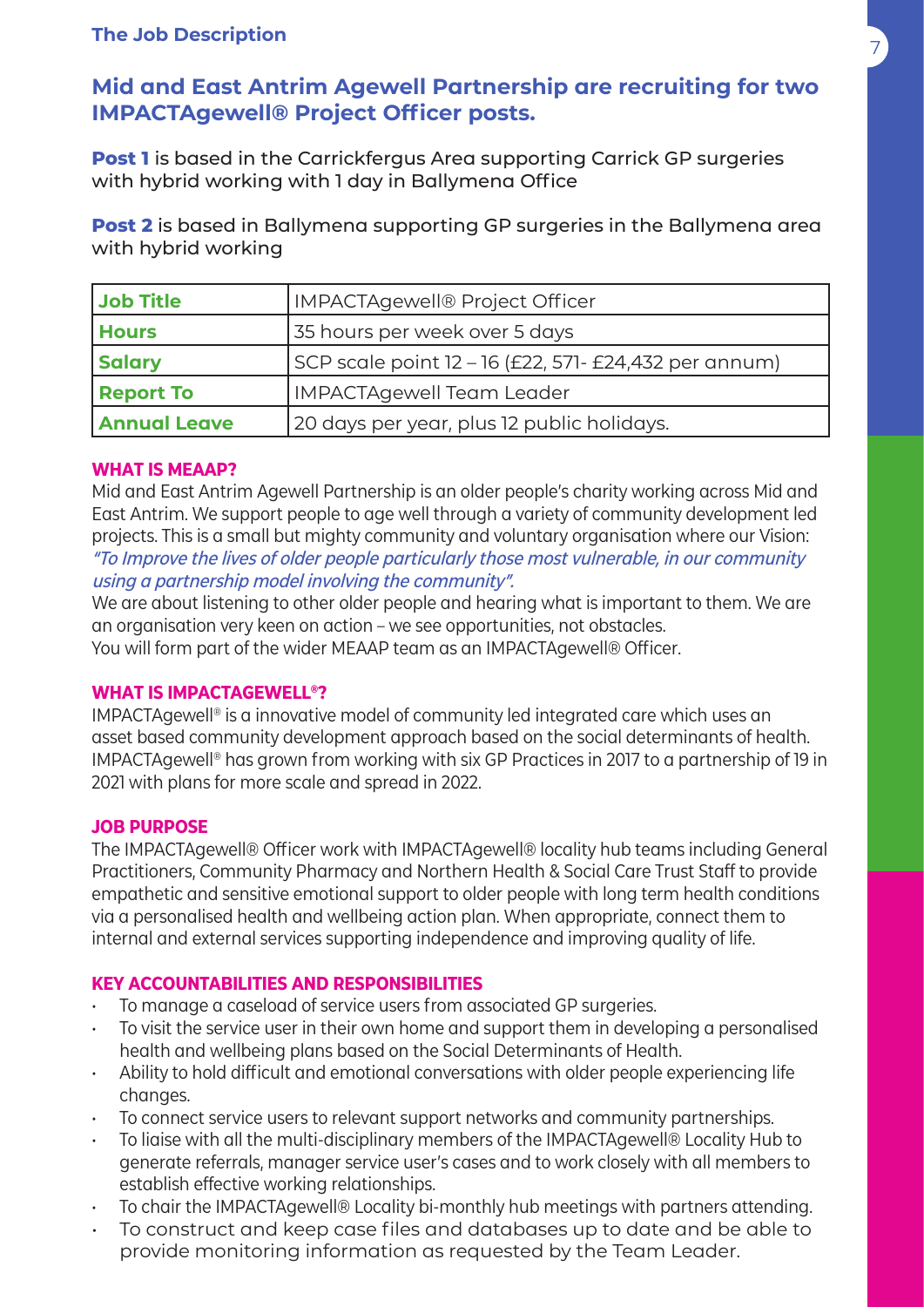# **Key Accountabilities and Responsibilities (continued)**

- To positively promote the service and promote the strategic growth to the public external agencies, community partners, statutory bodies and regional and national conferences through networking and presentations.
- To maintain records in line with all relevant legislation including GDPR and to adhere to all relevant MEAAP policies.
- To carry out any other reasonable duties required by the Lead Partner.

#### **General**

The post holder will be expected to adapt to changing circumstances and undertake other duties appropriate to the grade of the post as allocated by your Team Leader as part of working in a small team to deliver the projects for MEAAP from time to time.

- To adhere to existing work practices, procedures, undertake relevant training and development activities and to respond positively to new and alternative systems
- To demonstrate their commitment to MEAAP by their regular attendance and the efficient completion of all tasks allocated to them
- It will be necessary to work with information technology and associated systems in accordance with MEAAP Policies and Procedures
- To co-operate with MEAAP in complying with relevant health and safety legislation, policies and procedures, in the performance of the duties of the post
- To carry out duties and responsibilities of the post in compliance with MEAAP's equal opportunities policies
- To maintain confidentiality and observe data protection and associated guidelines where appropriate

At MEAAP we pride ourselves in being able to offer exciting opportunities and training to staff members to allow them to work on their professional development within the organisation.

# **The Person Specification**

# **Essential Criteria**

# **Qualifications**

• A recognised 3rd level qualification in health promotion, allied health profession or community development work, with 1 years' experience of working in the field of health and / or community development

 **OR** 3 years' full time experience of working in the field of health and / or community development.

- Proven experience of working with a client centred context.
- Previous experience of working in a hub environment.

# **Skills and abilities**

- Ability to work sensitively in difficult emotional circumstances with empathy, compassion and understanding.
- A professional approach and ability to work independently, planning and delivering casework expectations to a high level.
- Team working skills with flexible and adaptable 'can do' attitude to work.
- Ability to manage a diverse caseload on a day to day basis.
- Knowledge of a person-centred approach or innovative models of working with people at times of lifestyle change.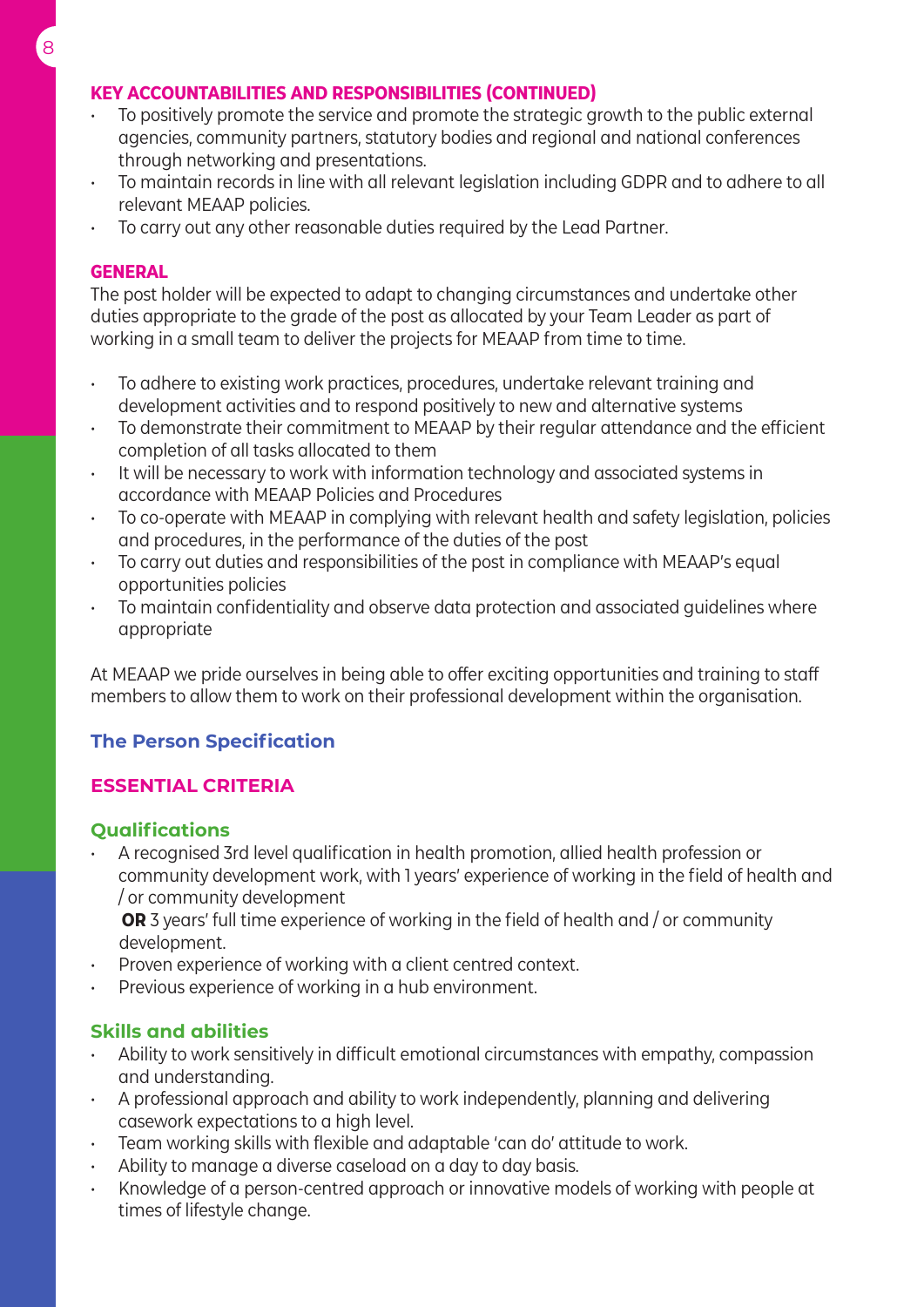# **Essential Criteria (Continued)**

#### **Circumstances**

- Full driving licence and access to a car for business purposes or access to a form of transport that will meet the travel requirements of the post. Mileage is covered from base for work related trips.
- Ability to work evenings and weekends if required.

#### **Desirable criteria**

- Previous experience within a charity.
- Experience of assessing and identifying the health & wellbeing needs of older people.
- Knowledge and understanding of service provision for older people provided by statutory and voluntary agencies including MEAAP, local older people groups and health & social primary and secondary care services.
- Knowledge and understanding of care planning and assessment best practice.

The post holder will be subject to an enhanced Access NI check.

#### *MEAAP is an equal opportunities employer.*

#### **The Recruitment Process**

#### **How to apply**

Applications will only be accepted on the official application form.

Attached CV's will not be considered, either in lieu of the application form or in conjunction with it.

It is the responsibility of the applicant to ensure that they upload the:

- 1. Application Form and
- 2. Equal Opportunities Monitoring Form

It is the responsibility of the applicant to ensure that they send their completed application form and Equal Opportunities form to hrofficer@viablecs.org.

#### **The closing date for applications is Thursday 5th May 2022 at 12 noon**

#### *Applications received after this time and date will not be accepted.*

Interviews will be held on **16th May 2022**.

We look forward to hearing from you, and wish you all the best in your application and the process ahead. For any queries please contact hrofficer@viablecs.org.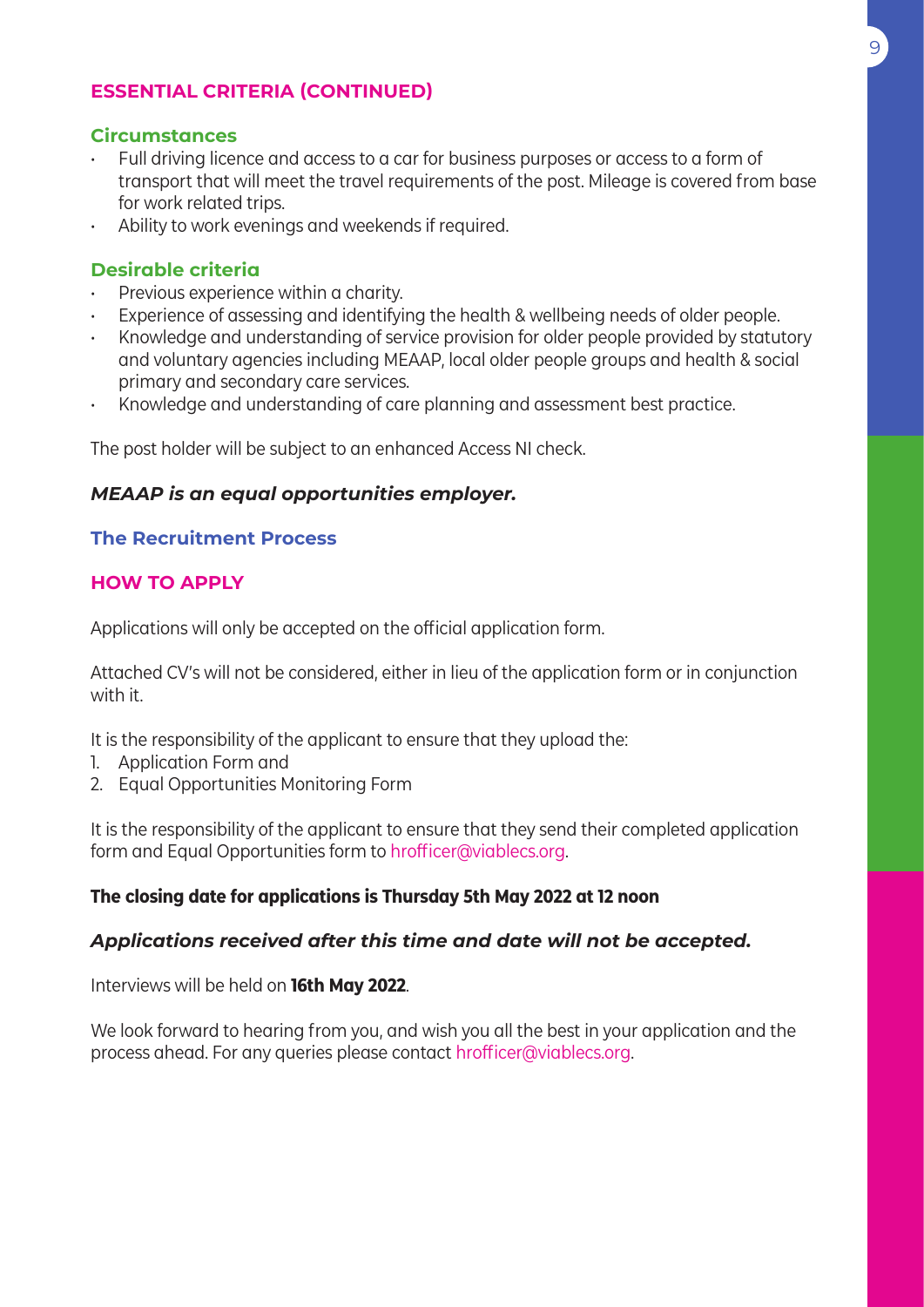# **1. Introduction**

Mid & East Antrim Agewell Partnership (MEAAP) is a "data controller". This means that we are required under data protection legislation to notify you of how we will collect and process your personal data relating to job applicants as part of our recruitment process. This notice will explain how we collect your personal data, its use, storage, transfer and security. We will also explain what rights you have in relation to how we process your personal data. It is important that you read this notice, together with any other privacy notice we may provide during your employment. So that you are aware of how and why we are processing your personal data. We may update this notice at any time.

# **2. Data Controller obligations**

We are required by law to ensure that when processing any of your personal data that it is:

- Used lawfully, fairly and in a transparent way.
- Collected only for valid purposes that we have clearly explained to you and not used in any way that is incompatible with those purposes.
- Relevant to the purposes we have told you about and limited only to those purposes.
- Accurate and kept up to date.
- Kept in a form which permits you to be identified for only as long as necessary for the purposes we have told you about.
- Kept securely.

# **3. Information we collect about you**

- Your name, salutation, addresses, contact numbers, and personal email addresses.
- Date of birth.
- Gender and religious background.
- Identification documentation -Copy of driving licence, passport etc
- Documentation relating to your right to work in the UK
- Copies of right to work documentation
- References and other information included in or cover letter or as part of the application process.
- Records of your previous employment (including job titles, work history, working hours, training records and professional memberships and salary details)
- Information from interviews you may have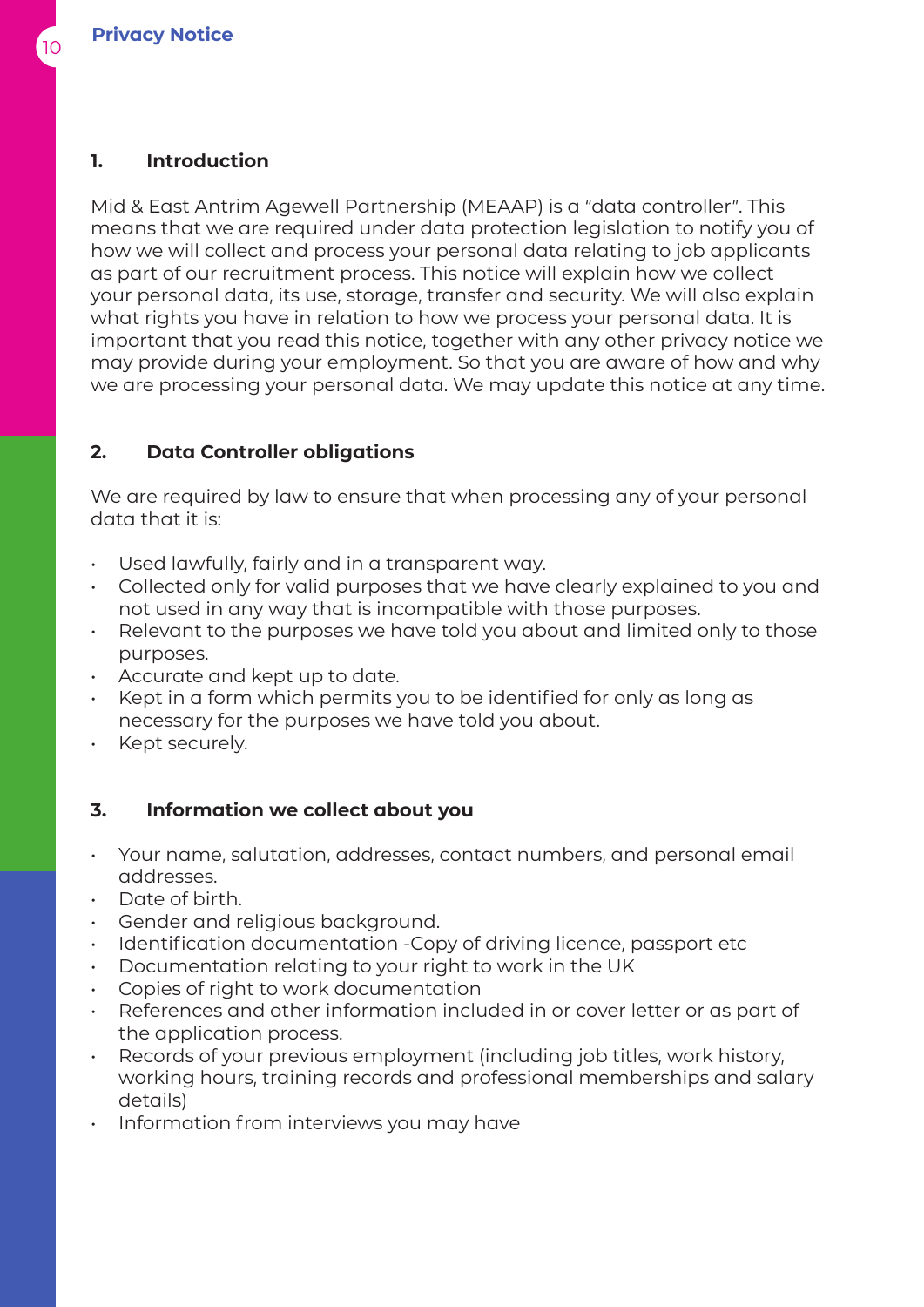# **4. Collection of Data**

We may collect this information in a variety of ways. For example, data might be contained in application forms (including when these are sent to us as part of speculative applications or queries), obtained from your passport or other identity documents, or collected through interviews or other methods of assessment or an employment agency.

We may also collect personal data about you from third parties, such as references supplied by former employers. We will seek information from third parties only once a job offer has been made to you.

Personal Data is kept in personnel files or within MEAAP HR and IT systems.

# **5. Usage of your personal data**

We will only use your personal information when the law allows us to. Most commonly, we will use your personal information in the following circumstances:

- To process your application and to help us decide whether to make an offer of employment to you.
- Where we need to comply with a legal obligation.
- Where it is necessary for our legitimate interests (or those of a third party) and your interests and fundamental rights do not override those interests.

# **6. Purpose for using your personal data**

We may process your data for the following purposes:

- Making a decision about your recruitment or appointment.
- AccessNI checks.
- Determining the terms on which you work for us.
- Checking you are legally entitled to work in the UK.
- To prevent and detect fraud.
- Equality and diversity monitoring.

# **How we process "special categories" of more sensitive personal information**

We may also collect, store and use the following "special categories" of more sensitive personal information:

- Information about your race or ethnicity, religious beliefs, sexual orientation and political opinions.
- Trade union membership (only where you have mentioned this in your application e.g. where you list being a union representative in "positions of responsibility").
- Information about your health, including any medical condition, health and sickness including pre-employment screening.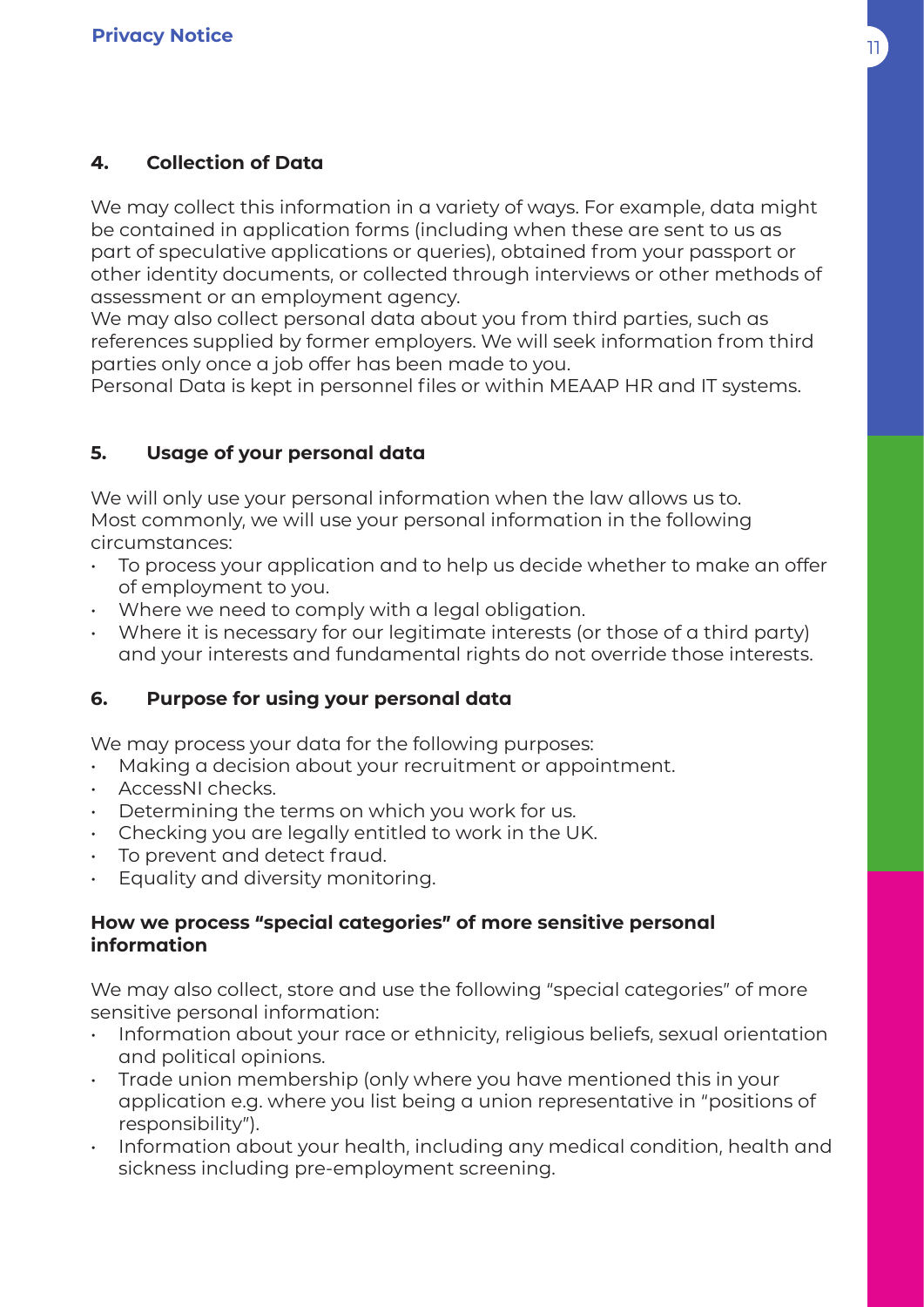- We only collect criminal conviction data where it is appropriate given the nature and where the law permits us. This data will usually be collected at the recruitment stage, however, may be also collected during employment should you be successful in obtaining employment.
- These "special categories" of particularly sensitive personal information require higher levels of protection. We need to have further justification for collecting, storing and using this type of personal information. Our data protection policy contains details of the safeguards which we are required by law to maintain when processing such data.
- We may process special categories of personal information in the following circumstances:
- Where we need to carry out our legal obligations or exercise rights in connection your application. For example, we will use information about your physical or mental health, or disability status, to ensure your health and safety in the workplace and to assess your fitness to work, to provide appropriate workplace adjustments, to monitor and manage sickness absence and to administer benefits

# **If you do not provide your data to us**

• One of the reasons for processing your data is to allow us to carry out an effective recruitment process. Whilst you are under no obligation to provide us with your data, we may not be able to process, or continue with your application

# **7. New purpose for using personal data?**

- We will only use your personal data for the stated purposes, unless we consider that there is a need to use it for another reason and that reason is compatible with the original purpose. However, if we consider that it is necessary and reasonable to use your personal data for an unrelated purpose, we will notify you and explain the legal basis which allows us to do so.
- There may be circumstances where we have to process your personal data without your knowledge or consent, where this is required by law and in compliance with the above rules.

# **8. Automated decision making**

• It is our intention that you will not be subject to automated decision making which will have a significant impact on you, unless we have a lawful reason for doing so and we have notified you.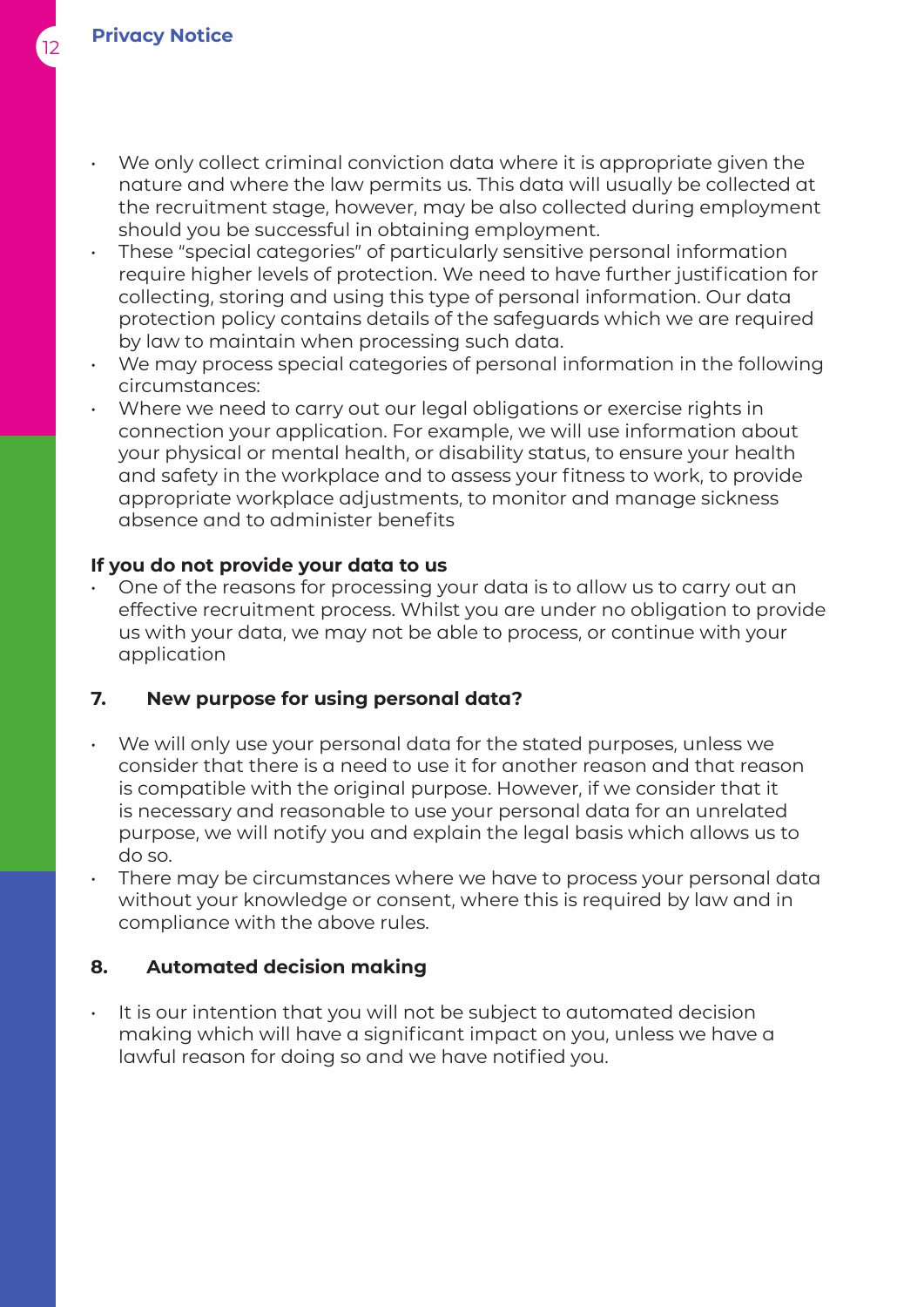# **9. Third party service providers and data security**

Third party service providers are only permitted to process your personal data in accordance with our specified instructions. They are also required to take appropriate measures to protect your privacy and personal information. We do not allow your information to be used by the third parties for its own purposes and business activities.

# **10. International transfer outside of the European Economic Area (EEA)**

We may transfer personal information outside the EU. If we do, you can expect the information to be held and used in a way that is consistent with and which respects the EU and UK Laws on Data Protection

# **11. Data Retention**

We will retain your personal data for as long as necessary to fulfil the purposes we collected it for. Our retention policy details the periods of retention for the different types of personal data. We are only allowed to keep your information if we need it for one of the reasons we describe above.

# **12. Data Security**

We have put in place appropriate security measures to prevent your personal data from being accidentally lost, used or accessed in an unauthorised way, altered or disclosed. In addition, we limit access to your personal data to those employees, agents, contractors and other third parties who have a business need to know. They will only process your personal data on our instructions and they are subject to a duty of confidentiality.

We have put in place procedures to deal with any suspected personal data breach and will notify you and any applicable regulator of a breach where we are legally required to do so.

- $\cdot$  The right to rectification you can ask that we correct any personal data found inaccurate or out of date.
- The right to erasure you can ask that your personal data is erased
- The right to restrict processing tell us to stop using information about you to sell products or services
- The right to data portability provide you or someone else (on your request) in a structured, commonly used and machine-readable format with the information you have provided to us about yourself.
- The right to object you can tell us you longer would like us to process your data and to stop processing.
- Rights in relation to automated decision making and profiling request that we do not make decisions about you that allows computers to make decisions about you based solely on automated processing.